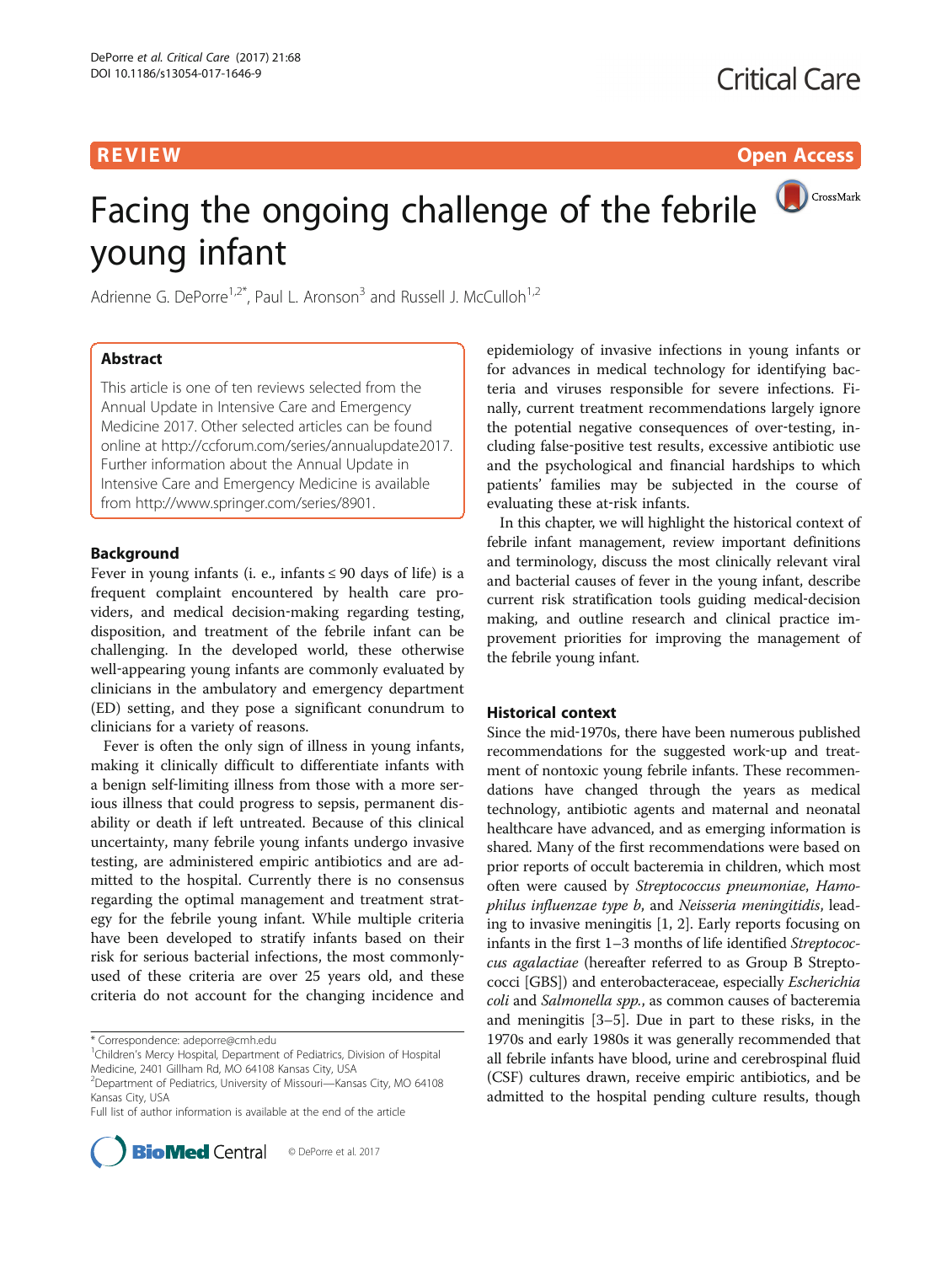the exact age limit for when this strategy should generally be employed varied widely.

In the mid‐1980s, reflecting healthcare overutilization and risks associated with previous recommendations, risk‐stratification algorithms based on clinical and laboratory features were created that identified infants at lower risk for serious bacterial infection who could safely be monitored outside of the hospital and often without antibiotics [[6\]](#page-6-0). The most commonly used criteria in the US that were developed during this time include the Boston, Milwaukee, Philadelphia, and Rochester criteria. These criteria, developed largely on single-site experiences with evaluating febrile infants at tertiary medical centers, were effective in identifying infants at relatively low risk for bacterial meningitis and bacteremia (negative predictive value [NPV] 93–100%) [\[7](#page-6-0)–[10\]](#page-6-0). These criteria form the basis for many local and professional society recommendations and clinical practice guidelines currently in use by healthcare providers [[6, 11](#page-6-0)].

However, while these criteria demonstrate reasonably high reliability for identifying infants at low risk for serious bacterial infection, there are increasing limitations. First, these criteria were not designed to identify febrile young infants at high‐risk for bacterial infection. Second, none of the risk‐stratification systems reliably identified low-risk infants younger than 1 month of age. Additionally, none of the algorithms could account for subsequent technological advances for rapidly and reliably diagnosing viral infection in young infants, which can greatly affect the likelihood of an infant having a bacterial infection [[12](#page-6-0)]. Given these limitations, it is unsurprising that contemporary practices in evaluating and managing young febrile infants vary widely in both the inpatient and outpatient settings [[11, 13\]](#page-6-0).

# **Definitions**

Fever in young infants is defined as a rectally‐obtained temperature  $\geq 38$  °C (100.4 F). Temperature taken by touch, in the axilla or the ear is less accurate, although studies have also shown that caregiver reports of fever correlated with rectal thermometer measurement in up to 79% of patients [[14, 15](#page-6-0)]. Thus, it is recommended that infants solely with caregiver report of fever be taken as seriously as those with findings of fever at the clinical visit.

Common terms used in discussions focused on febrile young infants that warrant further definition include 'serious bacterial infection' and 'invasive bacterial infection'. The term serious bacterial infection classically includes bacterial urinary tract infection (UTI), bacteremia and bacterial meningitis. Occasionally, in cases where a known bacterial pathogen is identified as the cause, bacterial pneumonia, enteritis, skin and soft tissue

More recently, the phrase invasive bacterial infection has been used to describe infants with bacterial meningitis or bacteremia, reflecting the generally good outcomes of infants diagnosed with UTI [[17\]](#page-6-0). Some experts recommend the sole use of infection source (e. g., meningitis, bacteremia, UTI, etc.) to promote clarity in nomenclature.

# Epidemiology of infections in febrile infants

Viruses are thought to cause the majority of febrile illnesses in young infants, and identifying a viral infection is often associated with a lower risk of bacterial infection in these infants (Table [1\)](#page-2-0). A comprehensive description of the exact epidemiology and incidence of bacterial causes of fever in the young infant is difficult. To date, no large‐scale, multi‐site estimates of bacterial infection prevalence have been conducted, with available reports relying on data obtained primarily from single‐site surveys over varying time periods. High‐quality data on the prevalence of bacterial infections in different age groups is also lacking [[1\]](#page-6-0). Overall, bacterial infections are identified in roughly 8–10% of febrile infants.

#### Viral infections

Herpes simplex virus (HSV) is a rare but significant cause of morbidity and mortality among febrile infants, being identified in < 0.3% of febrile infants, but with an associated mortality of > 15%, a risk that is increased with delay in initiation of antiviral therapy [\[18, 19](#page-6-0)]. The majority of neonatal HSV disease is transmitted to the newborn by active maternal shedding of the virus during the peripartum period. Infection most commonly occurs in the first month of life, and it is exceedingly rare in children older than 6–8 weeks of age. HSV infection can be categorized as limited to skin, eye, mouth (SEM disease); disseminated disease/sepsis; or meningoencephalitis (which can complicate both sepsis and SEM disease), and can be caused by either HSV‐1 or HSV‐2. Fever can be the only feature of HSV infection, although it may be lacking in up to 50% of infants ultimately diagnosed with HSV disease, and other clinical symptoms, including vesicular rash, seizures, ill or toxic appearance, irritability, lethargy, conjunctivitis, bulging fontanel and temperature instability, can aid in the diagnosis [\[20](#page-6-0)]. These clinical symptoms, along with laboratory findings, such as elevated liver function tests and CSF pleocytosis, are more commonly found in infants with HSV than without, and the presence of any of these signs and symptoms should prompt the consideration of HSV testing and empiric treatment with acyclovir.

Enterovirus is one of the most common causes of febrile illness in young infants and its incidence varies seasonally, with rates being highest in the summer and fall. During these times, enterovirus infection is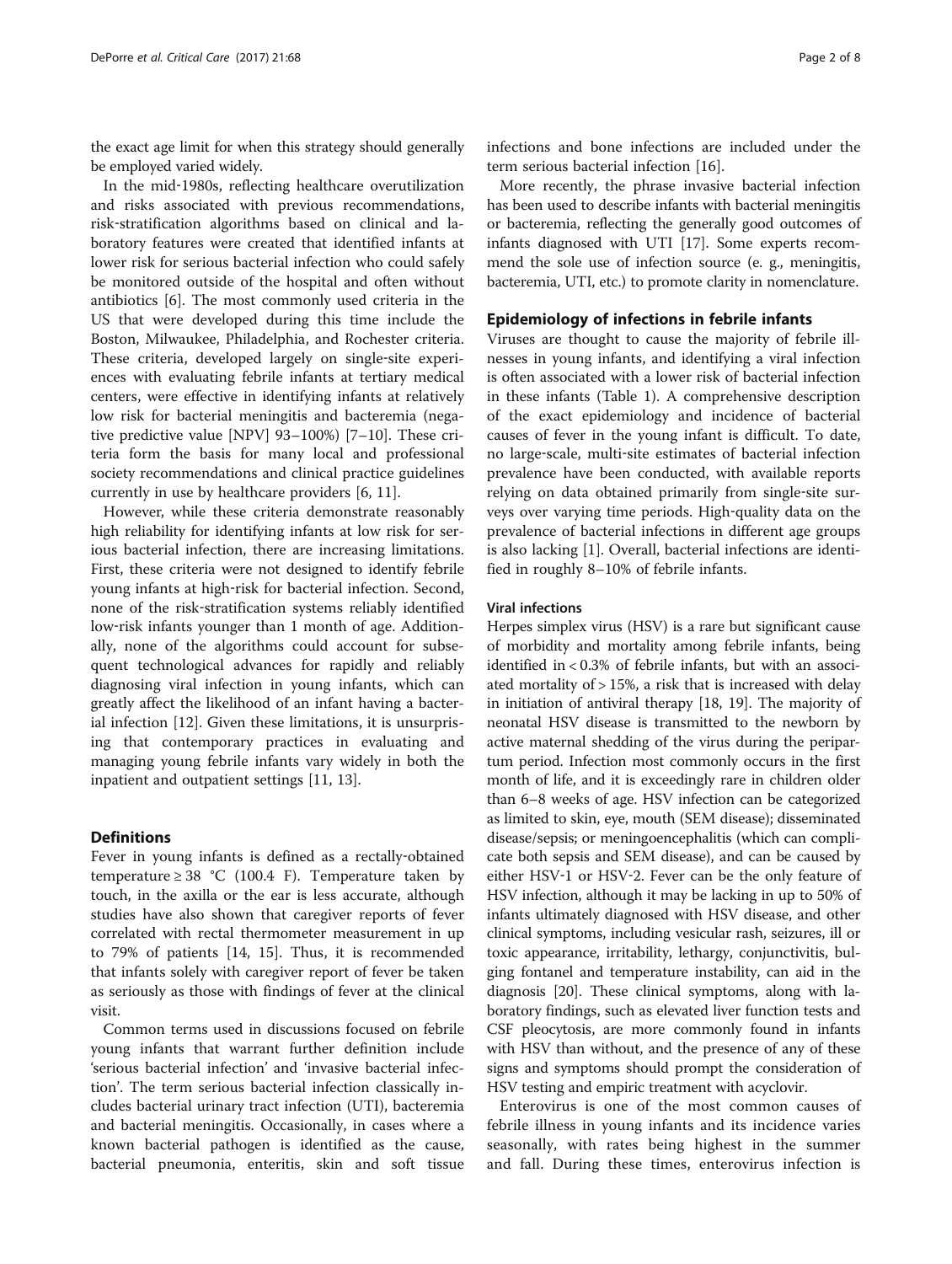<span id="page-2-0"></span>

| Table 1 Common viral illnesses presenting as fever in young infants and association with bacterial illness. Data from |  |  |  |  |  |  |
|-----------------------------------------------------------------------------------------------------------------------|--|--|--|--|--|--|
| references [21, 24, 25, 45–48]                                                                                        |  |  |  |  |  |  |

| Virus                                                                       | Recommended diagnostic test                                                                                                                                   | Association with bacterial illness                                                                    |
|-----------------------------------------------------------------------------|---------------------------------------------------------------------------------------------------------------------------------------------------------------|-------------------------------------------------------------------------------------------------------|
| Enterovirus (EV)                                                            | CSF EV PCR; EV serum PCR if EV sepsis is suspected                                                                                                            | Low risk for concomitant bacterial meningitis and<br>bacteremia. Decreased risk for UTI               |
| Human parechovirus (HPeV)                                                   | CSF HPeV PCR                                                                                                                                                  | Insufficient data, but likely decreased risk of bacterial<br>meningitis, bacteremia, and UTI          |
| Respiratory syncytial virus (RSV)                                           | Nasopharyngeal RSV Ag detection or RSV RT-PCR                                                                                                                 | Low risk for concomitant bacterial meningitis or<br>bacteremia. Decreased risk for UTI                |
| Influenza A/B                                                               | Nasopharyngeal Influenza A/B Ag detection or<br>Influenza A/B RT-PCR                                                                                          | Low risk for concomitant bacterial infection                                                          |
| Human rhinovirus (hRV)                                                      | Nasopharyngeal rhinovirus PCR                                                                                                                                 | Unknown. Due to prolonged viral shedding, unable<br>to solely attribute febrile illness to rhinovirus |
| Adenovirus (ADV)                                                            | Nasopharyngeal adenovirus RT-PCR                                                                                                                              | Unknown. Due to prolonged viral shedding, unable<br>to solely attribute febrile illness to adenovirus |
| Human parainfluenza virus (HPIV) 1,2,3,4 Nasopharyngeal HPIV 1,2,3,4 RT-PCR |                                                                                                                                                               | Insufficient data, but likely low risk of concomitant<br>bacterial infection                          |
| Rotavirus (ROTA)                                                            | Stool rotavirus Ag detection, stool rotavirus enzyme<br>immunoassay or rotavirus PCR                                                                          | Insufficient data, but likely low risk of concomitant<br>bacterial infection                          |
| Herpes simplex virus (HSV) Types 1 and 2                                    | CSF HSV PCR, viral culture or PCR of vesicles<br>Surface cultures in neonates (mouth, nasopharynx,<br>conjunctivae, perianal)<br>Serum HSV PCR (if available) | Insufficient data, but likely low risk of concomitant<br>bacterial infection                          |
| Human herpes virus-6 (HHV-6)                                                | Plasma HHV-6 RT-PCR; HHV-6 serologic antibody<br>titers                                                                                                       | Insufficient data, but likely low risk of concomitant<br>bacterial infection                          |

PCR polymerase chain reaction, RT-PCR reverse-transcriptase polymerase chain reaction, CSF cerebrospinal fluid, UTI urinary tract infection

found in 40–50% of admitted febrile infants [[21\]](#page-6-0). Because enterovirus‐positive infants have a low rate of concomitant bacterial infections, management of enterovirus‐positive infants often consists of supportive care alone. A rare manifestation of enterovirus infection in neonates includes severe viral sepsis, which is generally associated with maternal acute infection with enterovirus near the time of delivery. Treatment for enterovirus sepsis is also limited to supportive care with the possible addition of intravenous immune globulin, as no FDA‐approved or compassionate-use antiviral therapy is currently available. Testing for enterovirus is encouraged, especially during summer and fall seasons, as a confirmed diagnosis allows clinicians to safely decrease hospital length of stay and antibiotic exposure for otherwise well‐appearing febrile infants [\[22](#page-6-0)].

Human Parechovirus (HPeV) is a relatively recently described cause of viral meningitis and encephalitis among febrile infants. Similar to enterovirus, HPeV is a picornavirus with seasonal variation, and treatment consists largely of supportive care. Compared to enterovirus‐positive infants, HPeV‐positive infants typically appear more acutely ill and more often require ICU care [\[23\]](#page-6-0). While the rates of concomitant bacterial infections are thought to be low (similar to those of enterovirus), suggesting that HPeV‐infants could be monitored off antibiotics, further data are needed to confirm this [\[23\]](#page-6-0).

Respiratory viruses, particularly respiratory syncytial virus (RSV), influenza viruses A and B, rotavirus, and rhinovirus are also commonly identified in the febrile infant (Table 1). With the exception of rotavirus, these viruses often cause respiratory symptoms, most commonly manifested as bronchiolitis. Because well‐appearing febrile RSV‐positive infants are at low risk for bacterial meningitis and bacteremia, but still have a notable risk for bacterial UTI [\[24\]](#page-6-0), management and testing of these infants should include urinalysis and urine culture, and in most well-appearing infants without evidence of UTI, antibiotics and routine lumbar punctures can be safely delayed or avoided. Similarly, the risk of bacterial infection among infants with influenza or rotavirus is low [[25](#page-6-0)]. The detection of rhinovirus in the otherwise well‐appearing febrile infant does not necessarily decrease an infant's risk for concomitant bacterial infection because, due to its long shedding period, detection of the virus may not correlate with acute viral illness [[26\]](#page-6-0).

Other viruses and their potential association with the risk of bacterial infection in febrile young infants are detailed in Table 1.

# Bacterial infections

A description of the exact epidemiology and incidence of bacterial causes of fever in the young infant is difficult, as recent large datasets are lacking. However, meta‐ analyses and data from single‐center or regional data in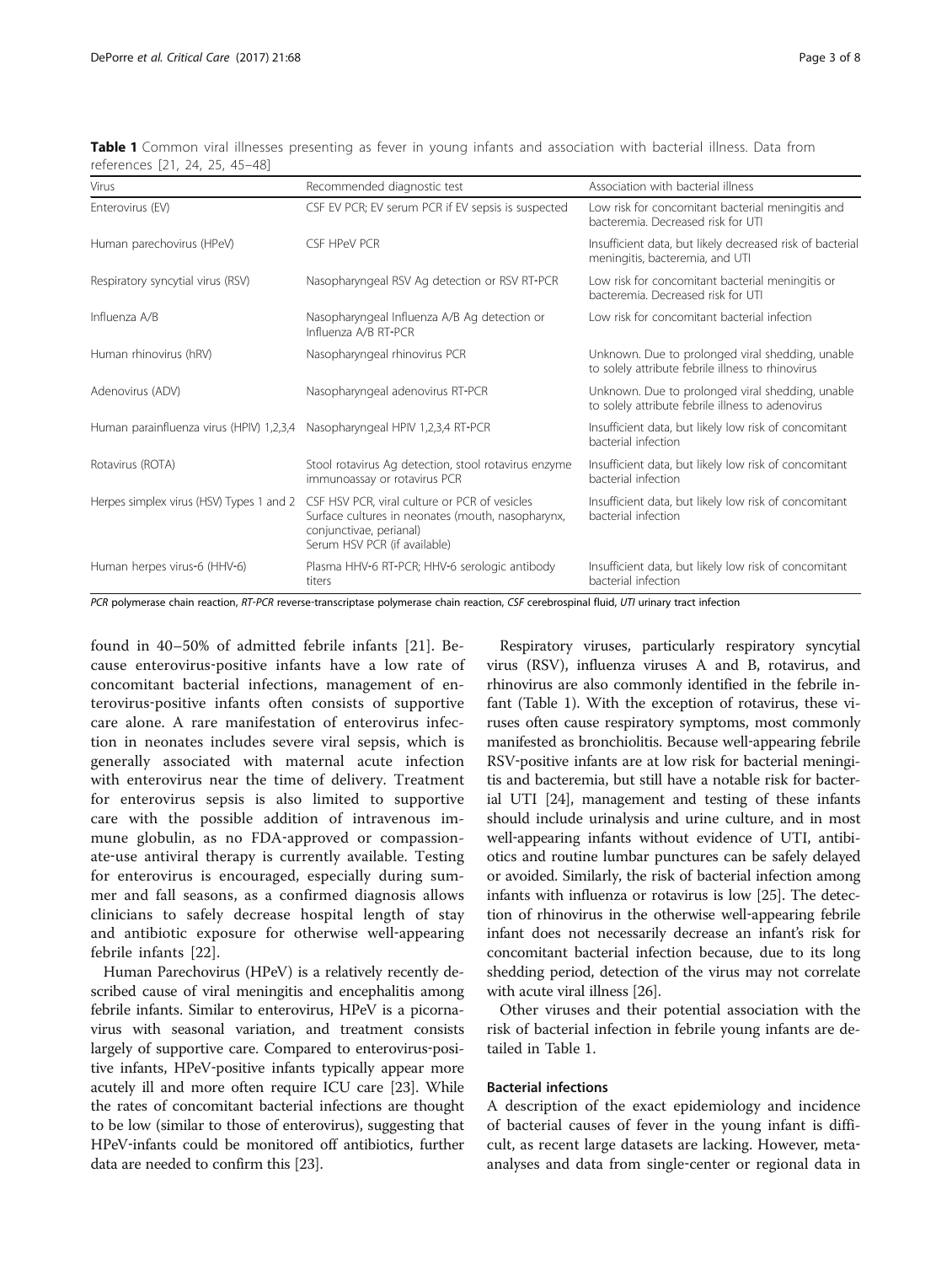the United States suggest that while the majority of bacterial infections used to be due to GBS, and Listeria was of relatively greater concern, E. coli and other Gram‐ negative bacteria now account for the majority of infections, and Listeria monocytogenes is a rarely encountered pathogen [[27](#page-6-0), [28](#page-6-0)].

In addition to *E. coli*, other Gram-negative infections of importance include Klebsiella pneumoniae, Citrobacter spp., Enterobacter spp., Salmonella spp. and Serratia marcescens. About 20% of serious bacterial infections are thought to be due to Gram‐positive bacteria [[15](#page-6-0)]. The most commonly‐isolated Gram‐positive organisms include GBS, Staphylococcus aureus and Enterococcus spp. L. monocytogenes is now considered an extremely rare cause of serious bacterial infection in the United States [\[27](#page-6-0)–[29](#page-6-0)].

UTIs are the most common cause of serious bacterial infection, with *E. coli* causing the majority of infections. It is thought that UTIs occur in roughly 9% of all febrile infants who undergo medical evaluation, making up roughly 85% of all serious bacterial infection in this population [[16](#page-6-0), [24\]](#page-6-0). Despite the relatively high incidence of UTI among febrile infants, consensus regarding the disposition and treatment duration of febrile young infants with UTI is lacking. The perceived risk of developing concomitant bacteremia or meningitis and/or long‐standing renal injury drives common practice, which frequently includes hospital admission, invasive CSF testing, and often a 2‐ week course of parenteral antibiotics.

It is now questioned whether these infants should be treated less conservatively, as the risk of bacterial meningitis, shock, or death is thought to be extremely low in otherwise well‐appearing infants [[17](#page-6-0)]. While the risk of bacteremia secondary to UTI remains substantial, it is

unlikely to be associated with adverse effects, and recent studies on well‐appearing infants with bacteremia secondary to UTI show similar clinical outcomes between those treated with a prolonged course of parenteral antibiotics vs. those treated with shorter courses of parenteral antibiotics [\[17](#page-6-0), [30, 31\]](#page-6-0).

Bacteremia and bacterial meningitis in febrile infants are thought to occur at an incidence of roughly 1.8–2% and 0.5–0.7%, respectively [\[13](#page-6-0), [24](#page-6-0)]. Unlike UTI, bacterial meningitis is associated with a 5% mortality risk and long‐term sequelae, such as hearing loss, seizures, motor problems, hydrocephalus, and cognitive and behavioral problems, underscoring the need for early detection and treatment of bacteremia (which may lead to bacterial meningitis) and bacterial meningitis [\[32\]](#page-6-0).

# Tools for risk stratification

A combination of age, clinical appearance and laboratory values is commonly used to identify young febrile infants at risk for a serious bacterial or viral infection.

The Rochester, Philadelphia, Milwaukee and Boston criteria all use the above combination to identify infants at low risk for serious bacterial infection. While the laboratory tests used, interpretation of test results, empirical antibiotic use, and age at which criteria should be applied, vary across these tools, there are many similarities among them (Table 2). Regardless of laboratory values, febrile infants who are ill-appearing  $or < 28$  days old are identified as at higher risk for serious bacterial infection. It is generally recommended that young febrile infants be evaluated with a complete blood count with differential, urinalysis, blood, and urine culture. Blood and urine tests are often

Table 2 Clinical and laboratory findings of common low-risk criteria. Adapted from [\[12\]](#page-6-0)

|                                           | Boston                                                                                                                           | Milwaukee                                                                                                                                                   | Philadelphia                                                                                                         | Rochester                                                                                                                                                                  |
|-------------------------------------------|----------------------------------------------------------------------------------------------------------------------------------|-------------------------------------------------------------------------------------------------------------------------------------------------------------|----------------------------------------------------------------------------------------------------------------------|----------------------------------------------------------------------------------------------------------------------------------------------------------------------------|
| Age range                                 | 28-89 days                                                                                                                       | 28-56 days                                                                                                                                                  | 29-60 days                                                                                                           | $\leq 60$ days                                                                                                                                                             |
| History                                   | No immunizations or<br>antimicrobials in prior<br>48 h                                                                           | Not defined                                                                                                                                                 | Not defined                                                                                                          | Term infant; no prior antibiotics; no<br>underlying disease; no<br>hospitalization longer than mother                                                                      |
| Physical exam                             | Well appearing; no<br>signs of focal infection                                                                                   | Well appearing; no signs of focal<br>infection                                                                                                              | Well appearing; no signs<br>of focal infection                                                                       | Well appearing; no signs of focal<br>infection                                                                                                                             |
| Laboratory<br>parameters                  | $CSF < 10$ WBC/mm <sup>3</sup><br>$WBC < 20.000$ mm <sup>3</sup><br>$UA < 10$ WBC/hpf<br>CXR without infiltrate<br>(if obtained) | $CSF < 10/mm^3$<br>$WBC < 15.000/mm^3$<br>UA < 5-10 WBC/hpf; UA no bacteria,<br>negative leukocyte esterase, negative<br>nitrites<br>CXR without infiltrate | $CSF < 8$ WBC/mm <sup>3</sup><br>$WBC < 15,000/mm^3$<br>$UA < 10$ WBC/hpf<br>CXR without infiltrate<br>(if obtained) | WBC > 5000 and < 15,000/mm <sup>3</sup><br>$ABC < 1500/mm^3$<br>$UA \leq 10$ WBC/hpf<br>CXR without infiltrate (if obtained)<br>Stool: WBC ≤ 5/hpf smear<br>(if indicated) |
| Management<br>strategies for<br>high risk | Hospitalize, empiric<br>antibiotics                                                                                              | Not defined                                                                                                                                                 | Hospitalize, empiric<br>antibiotics                                                                                  | Hospitalize, empiric antibiotics                                                                                                                                           |
| Management<br>strategy for low<br>risk    | Home/outpatient ok<br>Empiric antibiotics,<br>outpatient follow up<br>required                                                   | Home/outpatient ok<br>i.m. ceftriaxone 50 mg/kg followed by<br>outpatient follow up within 24 h<br>Must have reliable caretaker                             | Home/outpatient ok<br>No antibiotics, but<br>outpatient follow up is<br>required                                     | Home/outpatient ok<br>No antibiotics, but outpatient follow<br>up is required                                                                                              |

CXR chest X-ray, UA urinalysis, CSF cerebrospinal fluid, WBC white blood cells, ABC absolute band count, hpf high power field, i.m. intramuscular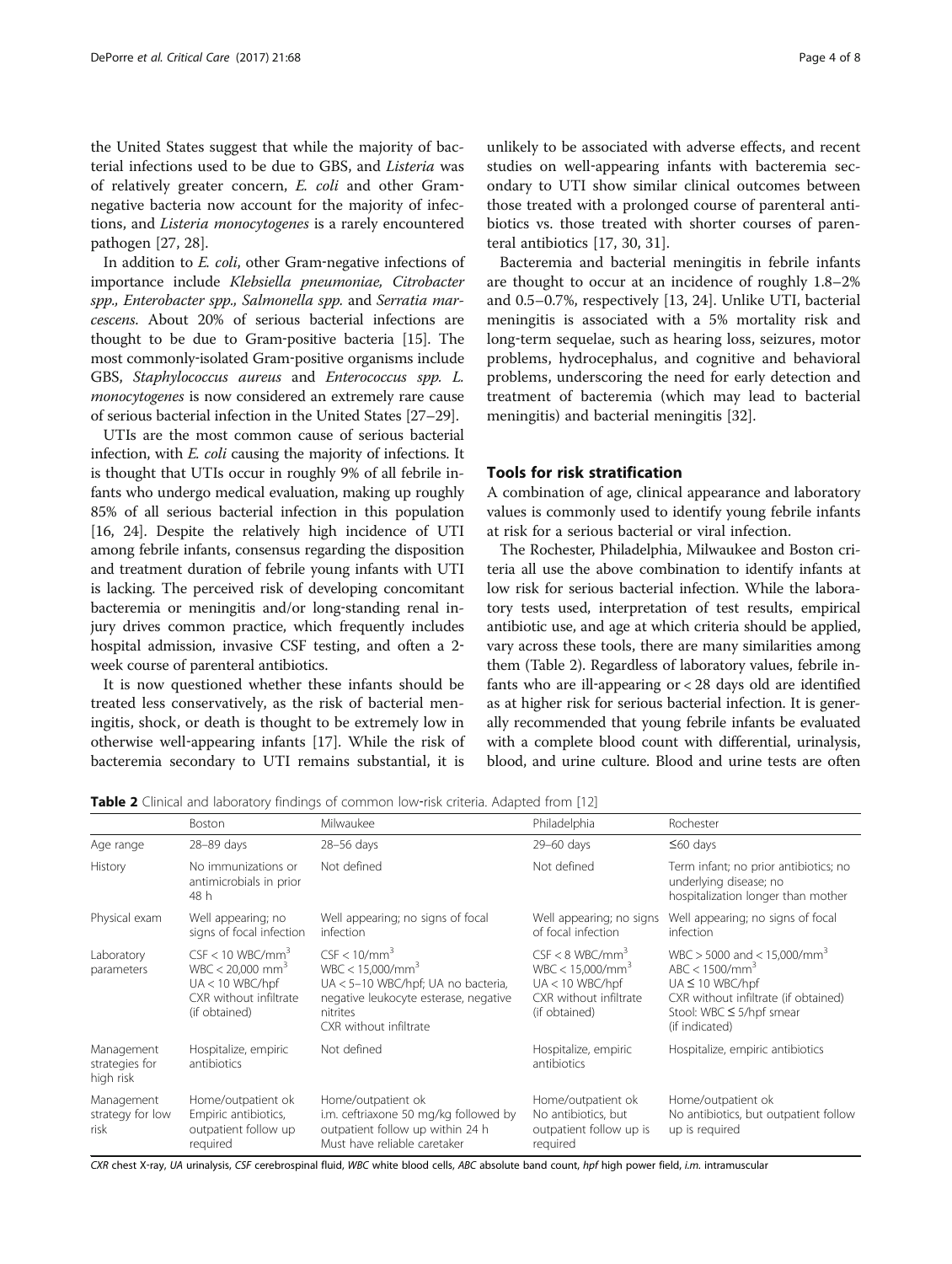obtained simultaneously, and obtaining CSF depends on which strategy is used. Chest radiographs are not routinely recommended.

Although useful in predicting illness severity in older infants and children, the Yale Observational Score, a scoring system that uses clinical signs and symptoms to determine the risk of serious bacterial or viral illness, is not an accurate risk‐stratification tool among young febrile infants < 8 weeks of age [[33](#page-6-0)].

A sequential approach for identifying febrile young infants at low risk for invasive bacterial infection has been proposed. Highlighting UTI as the most common bacterial infection in young febrile infants, this approach recommends evaluating age, clinical appearance and urinalysis results prior to obtaining blood samples [\[34](#page-6-0)]. This stepby‐step approach has been prospectively validated and has a high sensitivity (92%) and NPV (99.3%) [[35](#page-7-0)].

There has been much debate about the utility of certain biomechanical markers as part of a febrile infant evaluation. While an abnormal white blood cell (WBC) count in a febrile young infant is associated with serious bacterial infection, it is not a specific marker for serious bacterial infection (positive predictive value of 30–43.8% for WBC <  $5,000$  or >  $15,000/\text{mm}^3$ ) [\[12](#page-6-0)].

Compared to an abnormal WBC, elevated C‐reactive protein (CRP) and procalcitonin (PCT) values are associated with serious bacterial infection with a greater sensitivity and specificity, with PCT being more sensitive than CRP for diagnosis of invasive bacterial infection [[34,](#page-6-0) [36](#page-7-0)]. CRP can often be elevated in viral infections and does not rise as acutely as PCT levels do, which can cause both false positive and negative results, respectively. While PCT use has been widely investigated in the adult sepsis literature, its use in febrile young infants has been mostly limited to European studies. Using PCT is limited in many non‐European countries, as it is not widely available, is not rapidly performed and is associated with high laboratory costs [\[34](#page-6-0), [36](#page-7-0)]. Combining PCT, CRP and presence of leukocyte esterase or nitrites on urinalysis into a single "lab score" has better specificity to predict the presence of serious bacterial infection than do WBC, CRP or PCT alone, but has a low sensitivity [\[37](#page-7-0)]. New research has also identified that an infant produces a unique host response, called an RNA‐biosignature, secondary to bacterial infection, which can be detected by microarray analysis. Data on the role of RNA‐biosignatures in the management of the febrile young infant are emerging and future studies are needed to evaluate their utility in the clinical setting [[38](#page-7-0)].

Emerging evidence on 1) the changing epidemiology and incidence of bacterial infections; 2) patient outcomes with certain bacterial infections, such as UTIs; 3) the low risk of concomitant bacterial infections among infants with viral illnesses; 4) risk of serious illness with viral illnesses such as enterovirus and HSV; and 5) the need for judicious testing that limits the negative consequences of febrile infant evaluations is reshaping how infants are risk‐stratified.

Many health care centers and institutions have created site-specific practice guidelines for the management of the febrile young infant, some of which advocate for more judicious testing and risk‐stratify febrile infants based on viral status. These guidelines have been associated with good outcomes, including decreased hospital costs, hospital lengths of stay, and antibiotic exposure without any increase in adverse events [\[39](#page-7-0)]. However, guidelines vary widely across institutions, and not all guidelines advocate for more judicious testing and antibiotic use, which can affect health care costs and contributes to the observed variation in practice [\[11](#page-6-0)].

### Therapeutic options

For those infants at low risk of serious infection, outpatient management with close monitoring and primary care follow‐up is recommended. Antibiotic administration is dependent on which strategy is used, but, in general, antimicrobials should not be given to wellappearing febrile infants until after blood, urine and CSF cultures are obtained.

High-risk infants require hospitalization for empiric intravenous antimicrobials pending bacterial and viral testing results. Hospital length of stay depends on culture and viral testing results. While many clinicians observe infants on empiric antibiotics until all bacterial cultures are negative for 36–48 h, this practice varies widely and is rapidly changing. New evidence has suggested that, due to advances in automated culture detection, an observation period pending negative bacterial culture results at 24–36 h is often appropriate and can reduce antibiotic exposure, hospital length of stay, and healthcare costs without an increase in missed bacterial infections [\[39](#page-7-0), [40\]](#page-7-0). In addition, due to the low risk of concomitant bacterial infections, in otherwise well‐ appearing enterovirus‐positive infants, short observation periods of no more than 24 h are generally recommended [[39\]](#page-7-0). Other potential adjustments to management based on virological test results and PCT results are detailed in Table [3.](#page-5-0) Hospital admission can often come at a time when infant‐family bonding is just beginning, and therefore should focus on maximizing family bonding by encouraging breast feeding, skin‐to‐skin contact, and maintaining previous routines, while minimizing unnecessary tests and interventions.

Empiric antibiotic choices should cross the blood brain barrier and target the most common pathogens, such as *E. coli* and GBS. In a large regional study, almost 80% of infants with meningitis were infected with ampicillin‐resistant organisms, highlighting the need for identification of and treatment according to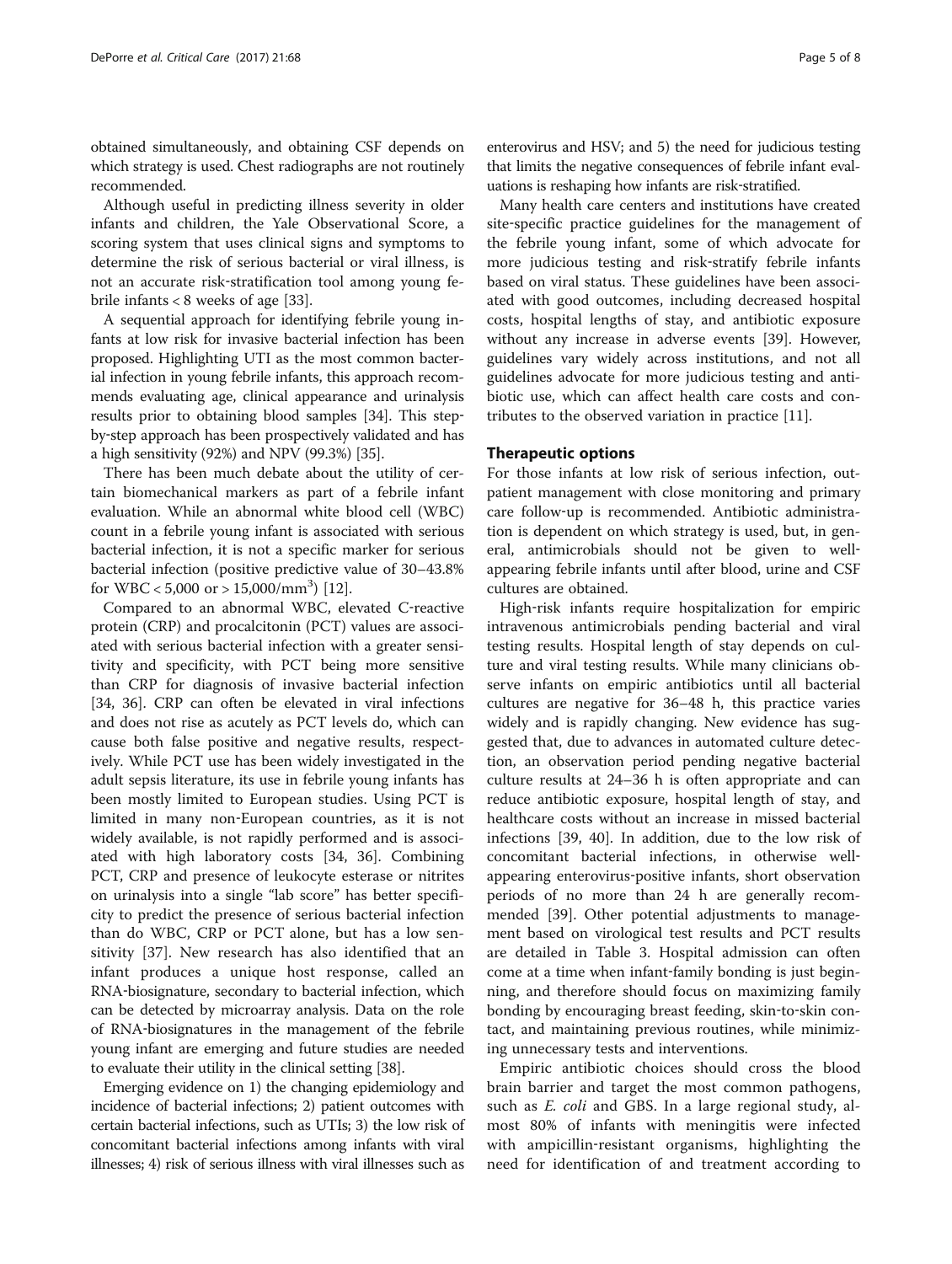| Test              | Indications                                                                      | Potential role in management                                                                                                             |
|-------------------|----------------------------------------------------------------------------------|------------------------------------------------------------------------------------------------------------------------------------------|
| RSV testing       | Infants with respiratory symptoms                                                | If positive, may safely avoid LPs, antibiotic<br>exposure, and hospitalizations                                                          |
| EV testing        | Infants undergoing LP and CSF studies                                            | If positive, may consider discontinuing antibiotics,<br>discharge home if bacterial cultures negative at<br>$24 - 36 h$                  |
| Influenza testing | Infants with respiratory symptoms, especially<br>during high regional prevalence | If positive, may consider discontinuing antibiotics,<br>discharge home if bacterial cultures negative at<br>$24 - 36 h$                  |
| Procalcitonin     | Otherwise low-risk infants with negative<br>virological testing                  | If normal/minimal elevation: may consider initial<br>inpatient observation off antibiotics, avoidance of<br>LP, or outpatient management |

<span id="page-5-0"></span>Table 3 Diagnostic tests and their utility in the well-appearing febrile young infant. Data from references [[22, 25](#page-6-0), [49](#page-7-0), [50\]](#page-7-0)

LP lumbar puncture, CSF cerebrospinal fluid, RSV respiratory syncytial virus, EV enterovirus

regional and institution‐specific antibiotic resistance patterns [\[16](#page-6-0)]. Medication side-effects are also a factor when determining appropriate antibiotic choices. For example, in infants < 28 days old who are already at increased risk for kernicterus, ceftriaxone is generally avoided as it can cause further increases in serum bilirubin levels.

Commonly‐used antibiotic regimens for infants < 28 days old include ampicillin and either an aminoglycoside, such as gentamicin, or a third‐generation cephalosporin, such as cefotaxime. For infants > 28 days of age, a third‐generation cephalosporin, such as ceftriaxone, is often used as monotherapy. For those infants at risk of HSV infection, acyclovir should be empirically administered pending HSV test results.

### Unintended consequences of testing/treatment

The risk of delayed care of a febrile young infant with a serious infection drives invasive testing, hospitalization and antibiotic use, but in some cases these interventions are unnecessary and can often have unintended negative consequences, such as vulnerable child syndrome, family stress, prolonged hospital stay, increased hospital costs, and iatrogenic complications.

Vulnerable child syndrome is a well‐described syndrome in which a caregiver's perception of their child as being vulnerable leads to a dysfunctional parent-child relationship. Clinical features of vulnerable child syndrome in the caregiver include excessive separation anxiety, over‐protective behavior, difficulties with discipline, and excessive use of the medical system; children can display impaired sleeping habits, difficulties in school, exaggerated separation anxiety, and hypochondria [[41](#page-7-0), [42](#page-7-0)]. Children hospitalized early in life, such as those born premature, those with congenital malformations, or those with a suspected serious illness (which one could argue includes suspected meningitis) have been shown to be more prone to vulnerable child syndrome [\[42\]](#page-7-0).

Parents of hospitalized infants who were interviewed in an effort to better characterize the stress and difficulties families of febrile infants face have previously described believing that their infant had a weak immune system and could rapidly deteriorate or die. Parents have also reported feeling an overwhelming sense of responsibility, a lack of control, experiencing disruption of breast‐feeding and increased financial stress [[43](#page-7-0)].

Potentially unnecessary or avoidable testing of febrile infants can cause negative consequences by prolonging hospitalizations and increasing healthcare-related costs. Due to the development of a reliable rapid HSV polymerase chain reaction (PCR) test, many infants at low risk of HSV infection (i. e., well‐appearing infants without any historical risks, signs, or symptoms of HSV) are tested and given empiric acyclovir pending PCR results. This testing and empiric treatment of all febrile infants may increase hospital length of stay, and healthcare costs without conferring any additional benefits [\[44](#page-7-0)].

Iatrogenic harm caused by the management and treatment of febrile infants has not been well studied. Common sources of iatrogenic harm likely include antimicrobial pretreated CSF cultures and traumatic lumbar punctures [\[45](#page-7-0)], which may cause unnecessary antibiotic exposure; radiation exposure from x-rays or other imaging; and phlebitis or venous injury during blood draws or infusions. Due to the relatively low incidence of bacterial infections among febrile infants, bacterial cultures have a low positive predictive value, and can often result in false-positive culture results. False-positive test results likely lead to even further caregiver stress, invasive testing, antibiotic exposure, hospital days and healthcare costs.

# Conclusion/future priorities

Caring for the febrile young infant is often challenging, as the fear of not properly treating a serious illness can often lead to unnecessary testing, antibiotics and hospitalization. To better guide management descisions, future research priorities should focus on using large multi-regional data to identify the incidence and epidemiology of bacterial infections, and further attempts should be made to identify infants at high‐risk of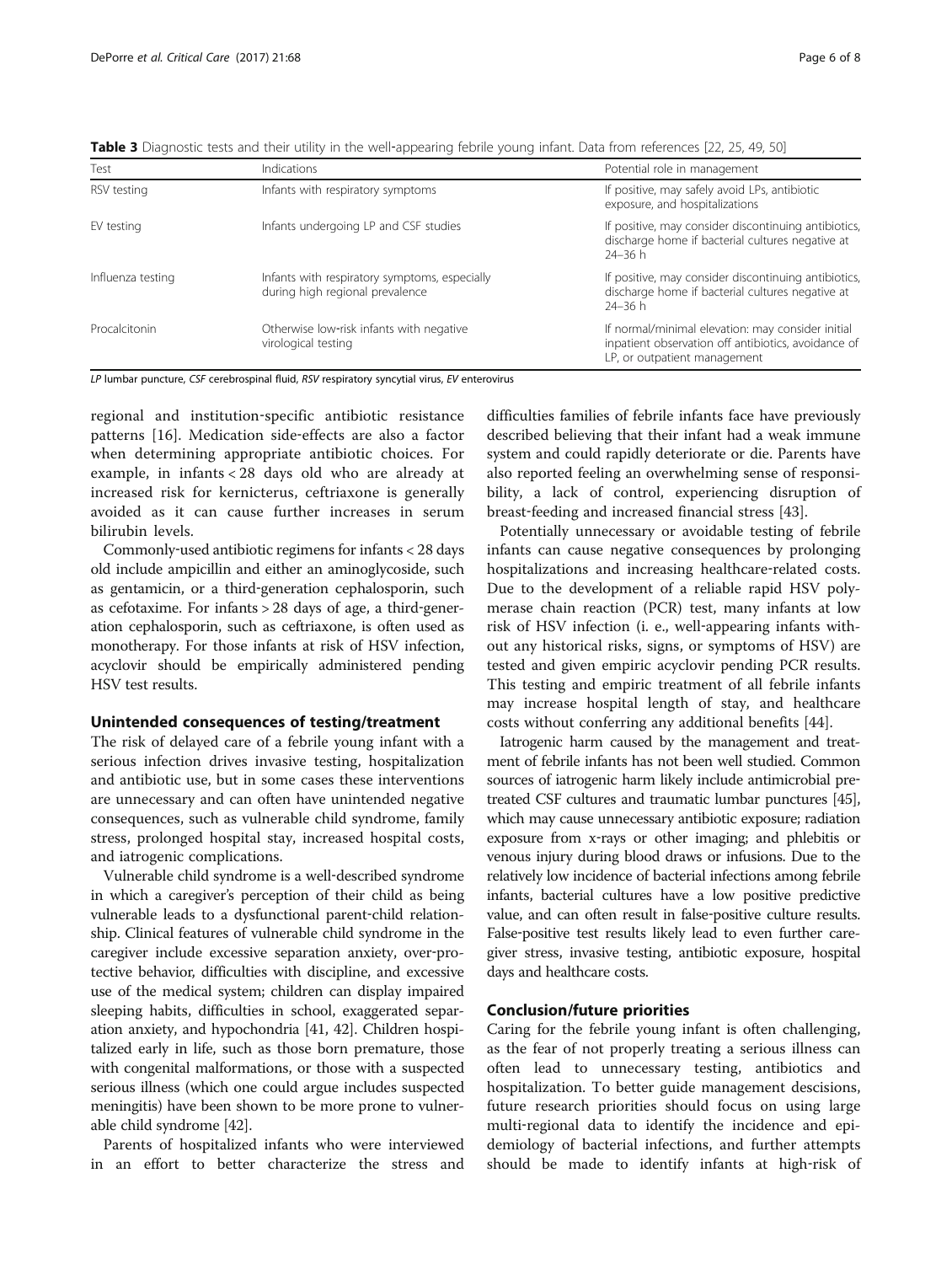<span id="page-6-0"></span>invasive bacterial and HSV infection. Viral testing should be incorporated into febrile infant evaluations, as identification of a virus may decrease antibiotic exposure, invasive testing and hospitalization. Continued efforts should be made towards the study of novel diagnostic tools such as RNA biosignatures. Finally, there is a large gap in our understanding of the consquences of current febrile infant managment methods, and future efforts should focus on better delineating the risks and unintended consequences of testing, antibiotic administration and hospilization of young febrile infants.

#### Acknowledgements

Not applicable.

#### Funding

Publication charges will be paid from the Children's Mercy Kansas City Department of Pediatrics through internal funds provided to Dr. McCulloh.

#### Availability of data and materials

Not applicable; all data listed was obtained from the references cited within the manuscript.

#### Authors' contributions

AD reviewed the relevant literature, wrote, edited, and supervised the editing of the manuscript, and supervised the relevant data synthesis, analysis, and presentation and submitted. PA and RM participated in the review of the relevant literature, assisted in data synthesis, contributed to the drafting and revision of the manuscript, reviewed and approved the final version of the manuscript. All authors read and approved the final manuscript.

#### Competing interests

The authors declare that they have no competing interests.

#### Consent for publication

Not applicable

#### Ethics approval and consent to participate Not applicable.

#### Author details

<sup>1</sup>Children's Mercy Hospital, Department of Pediatrics, Division of Hospital Medicine, 2401 Gillham Rd, MO 64108 Kansas City, USA. <sup>2</sup>Department of Pediatrics, University of Missouri-Kansas City, MO 64108 Kansas City, USA. <sup>3</sup>Department of Pediatrics, Section of Pediatric Emergency Medicine, Yale School of Medicine, 100 York St, Suite 1F, New Haven, CT 06511, USA.

#### Published online: 21 March 2017

#### References

- 1. Teele DW, Pelton SI, Grant MJA, et al. Bacteremia in febrile children under 2 years of age: Results of cultures of 600 consecutive febrile children seen in a walk-in clinic. J Pediatr. 1975;87:227–30.
- 2. Long SS. Approach to the febrile patient with no obvious focus of infection. Pediatr Rev. 1984;5:305–15.
- 3. Crain EF, Shelov SP. Febrile infants: Predictors of bacteremia. J Pediatr. 1982;101:686–9.
- 4. Crain EF, Gershel JC. Which febrile infants younger than two weeks of age are likely to have sepsis? A pilot study. Infect Dis J. 1988;7:561–4.
- 5. Roberts KB, Borzy MS. Fever in the first eight weeks of life. Johns Hopkins Med J. 1977;141:9–13.
- 6. Baraff LJ. Management of fever without source in infants and children. Ann Emerg Med. 2000;36:602–14.
- 7. Baker DM, Bell LM, Avner JR. Outpatient management without antibiotics of fever in selected infants. N Engl J Med. 1993;329:1437–41.
- 8. Bonadio WA, Hagen E, Rucka J, Shallow K, Stommel P, Smith D. Efficacy of a protocol to distinguish risk of serious bacterial infection in the outpatient evaluation of febrile young infants. Clin Pediatr. 1993;32:401–4.
- 9. McCarthy PL, Sharpe MR, Spiesel SZ, et al. Observation scales to identify serious illness in febrile children. Pediatrics. 1982;70:802–9.
- 10. Dagan R, Powell KR, Hall CB, Menegus MA. Identification of infants unlikely to have serious bacterial infection although hospitalized for suspected sepsis. J Pediatr. 1985;107:855–60.
- 11. Aronson PL, Thurm C, Williams DJ, et al. Association of clinical practice guidelines with emergency department management of febrile infants ≤56 days of age. J Hosp Med. 2015;10:358–65.
- 12. Hui C, Neto G, Tsertsvadze A, et al. Diagnosis and Management of Febrile Infants (0–3 Months). Evidence Report/Technology Assessments, No. 205. AHRQ Publication No. 12-E004-EF. 2012. [http://www.ahrq.gov/research/findings/](http://www.ahrq.gov/research/findings/evidence-based-reports/er205-abstract.html#Report) [evidence-based-reports/er205-abstract.html#Report](http://www.ahrq.gov/research/findings/evidence-based-reports/er205-abstract.html#Report). Accessed 20 Nov 2016.
- 13. Pantell RH, Newman TB, Bernzweig J, et al. Management and outcomes of care of fever in early infancy. JAMA. 2004;291:1203–12.
- 14. Callanan D. Detecting fever in young infants: reliability of perceived, pacifier, and temporal artery temperatures in infants younger than 3 months of age. Pediatr Emerg Care. 2003;19:240–3.
- 15. Hooker EA, Smith SW, Miles T, King L. Subjective assessment of fever by parents: comparison with measurement by noncontact tympanic thermometer and calibrated rectal glass mercury thermometer. Ann Emerg Med. 1996;28:313–7.
- 16. Byington CL, Rittichier KK, Bassett KE, et al. Serious bacterial infections in febrile infants younger than 90 days of age: the importance of ampicillinresistant pathogens. Pediatrics. 2003;111:964–8.
- 17. Schnadower D, Kuppermann N, Macias CG, et al. Febrile infants with urinary tract infections at very low risk for adverse events and bacteremia. Pediatrics. 2010;126:1074–83.
- 18. Caviness AC, Demmler GJ, Almendarez Y, Selwyn BJ. The prevalence of neonatal herpes simplex virus infection compared with serious bacterial illness in hospitalized neonates. J Pediatr. 2008;153:164–9.
- 19. Shah SS, Aronson PL, Mohamad Z, Lorch SA. Delayed acyclovir therapy and death among neonates with herpes simplex virus infection. Pediatrics. 2011;128:1153–60.
- 20. Kimberlin DW. Neonatal herpes simplex infection. Clin Microbiol Rev. 2004;17:1–13. 21. Rittichier KR, Bryan PA, Bassett KE, et al. Diagnosis and outcomes of
- enterovirus infections in young infants. Pediatr Infect Dis J. 2005;24:546–50. 22. King RL, Lorch SA, Cohen DM, Hodinka RL, Cohn KA, Shah SS. Routine
- cerebrospinal fluid enterovirus polymerase chain reaction testing reduces hospitalization and antibiotic use for infants 90 days of age or younger. Pediatrics. 2007;120:489–96.
- 23. Sharp J, Harrison CJ, Puckett K, et al. Characteristics of young infants in whom human parechovirus, enterovirus or neither were detected in cerebrospinal fluid during sepsis evaluations. Pediatr Infect Dis J. 2013;32:213–6.
- 24. Levine DA, Platt SL, Dayan PS, et al. Risk of serious bacterial infection in young febrile infants with respiratory syncytial virus infections. Pediatrics. 2004;113:1728–34.
- 25. Bender JM, Ampofo K, Gesteland P, et al. Influenza virus infection in infants less than three months of age. Pediatr Infect Dis J. 2010;29:6–9.
- 26. Loeffelholz MJ, Trujillo R, Pyles RB, et al. Duration of rhinovirus shedding in the upper respiratory tract in the first year of life. Pediatrics. 2014;134:1144–50.
- 27. Biondi EA, Evans R, Mischler R, et al. Epidemiology of bacteremia in febrile infants in the United States. Pediatrics. 2013;132:990–6.
- 28. Leazer R, Perkins AM, Shomaker K, Fine B. A meta-analysis of the rates of Listeria monocytogenes and Enterococcus in febrile infants. Hosp Pediatr. 2016;6(4):187–95.
- 29. Greenhow TL, Hung YY, Herz A, Losada E, Pantell RH. The changing epidemiology of serious bacterial infections in young infants. Pediatr Infect Dis J. 2014;33:595–9.
- 30. Schroeder AR, Shen MW, Biondi EA, et al. Bacteraemic urinary tract infection: management and outcomes in young infants. Arch Dis Child. 2016;101:125–30.
- 31. Roman HK, Chang PW, Schroeder AR. Diagnosis and management of bacteremic urinary tract infection in infants. Hosp Pediatr. 2015;5:1–8.
- 32. de Jonge RC, van Furth AM, Wassenaar M, Gemke RJ, Terwee CB. Predicting sequelae and death after bacterial meningitis in childhood: a systematic review of prognostic studies. BMC Infect Dis. 2010;10:232.
- 33. Baker MD, Avner JR, Bell LM. Failure of infant observation scales in detecting serious illness in febrile, 4- to 8-week-old infants. Pediatrics. 1990;85:1040–3.
- 34. Mintegi S, Bressan S, Gomez B, et al. Accuracy of a sequential approach to identify young febrile infants at low risk for invasive bacterial infection. Emerg Med J. 2014;31:e19–24.